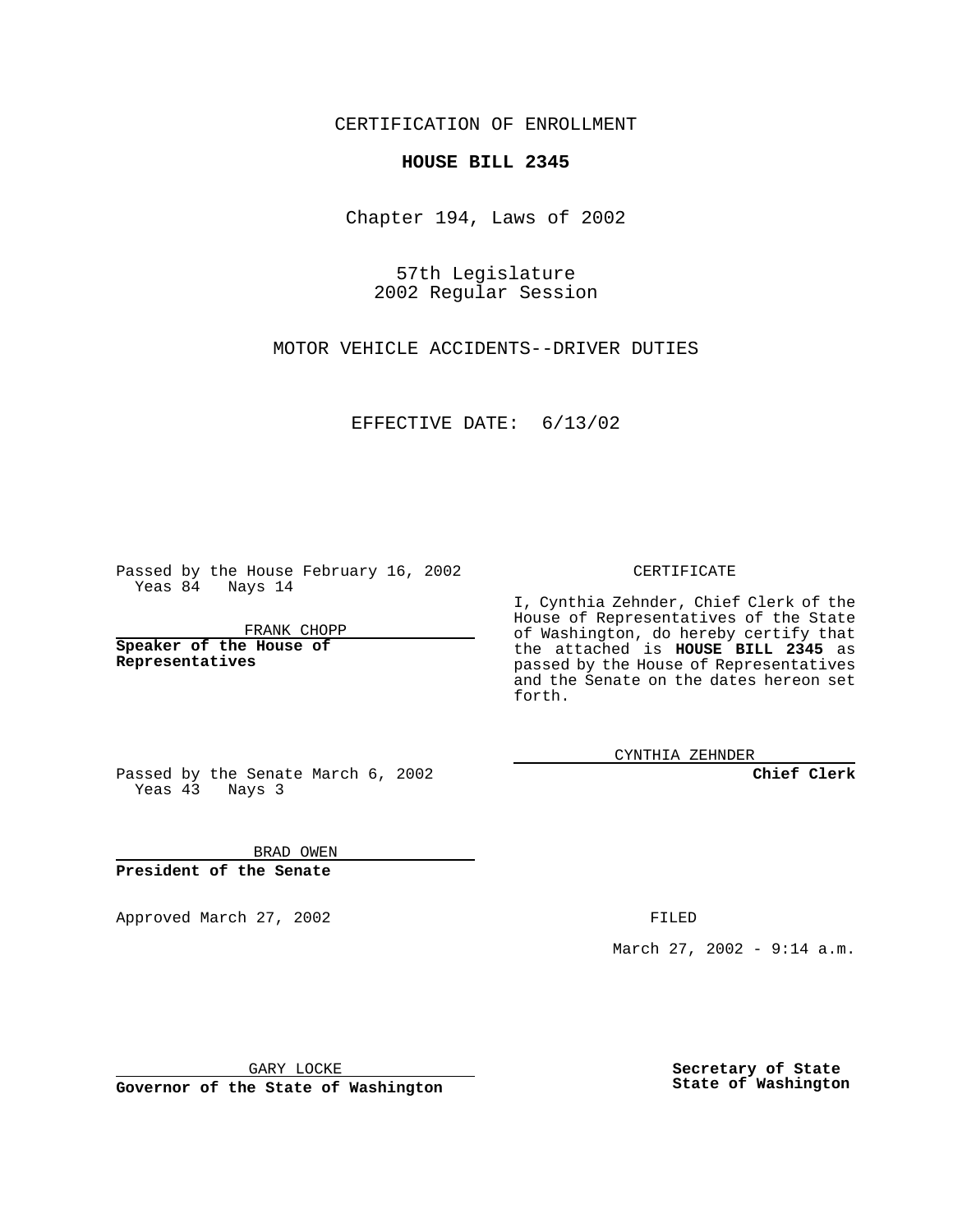## **HOUSE BILL 2345** \_\_\_\_\_\_\_\_\_\_\_\_\_\_\_\_\_\_\_\_\_\_\_\_\_\_\_\_\_\_\_\_\_\_\_\_\_\_\_\_\_\_\_\_\_\_\_

\_\_\_\_\_\_\_\_\_\_\_\_\_\_\_\_\_\_\_\_\_\_\_\_\_\_\_\_\_\_\_\_\_\_\_\_\_\_\_\_\_\_\_\_\_\_\_

Passed Legislature - 2002 Regular Session

**State of Washington 57th Legislature 2002 Regular Session**

**By** Representatives Lovick, Delvin, O'Brien, Morell, Berkey, Casada, Conway and Wood

Read first time 01/15/2002. Referred to Committee on Transportation.

1 AN ACT Relating to the duty of a driver in an accident; amending 2 RCW 46.52.020; and prescribing penalties.

3 BE IT ENACTED BY THE LEGISLATURE OF THE STATE OF WASHINGTON:

4 **Sec. 1.** RCW 46.52.020 and 2001 c 145 s 1 are each amended to read 5 as follows:

 (1) A driver of any vehicle involved in an accident resulting in the injury to or death of any person or involving striking the body of a deceased person shall immediately stop such vehicle at the scene of such accident or as close thereto as possible but shall then forthwith return to, and in every event remain at, the scene of such accident until he or she has fulfilled the requirements of subsection (3) of this section; every such stop shall be made without obstructing traffic more than is necessary.

 $14$  (2)(a) The driver of any vehicle involved in an accident resulting 15 only in damage to a vehicle which is driven or attended by any person 16 or damage to other property ((shall immediately stop such vehicle at 17 the scene of such accident or as close thereto as possible and shall 18 forthwith return to, and in any event)) must move the vehicle as soon 19 as possible off the roadway or freeway main lanes, shoulders, medians,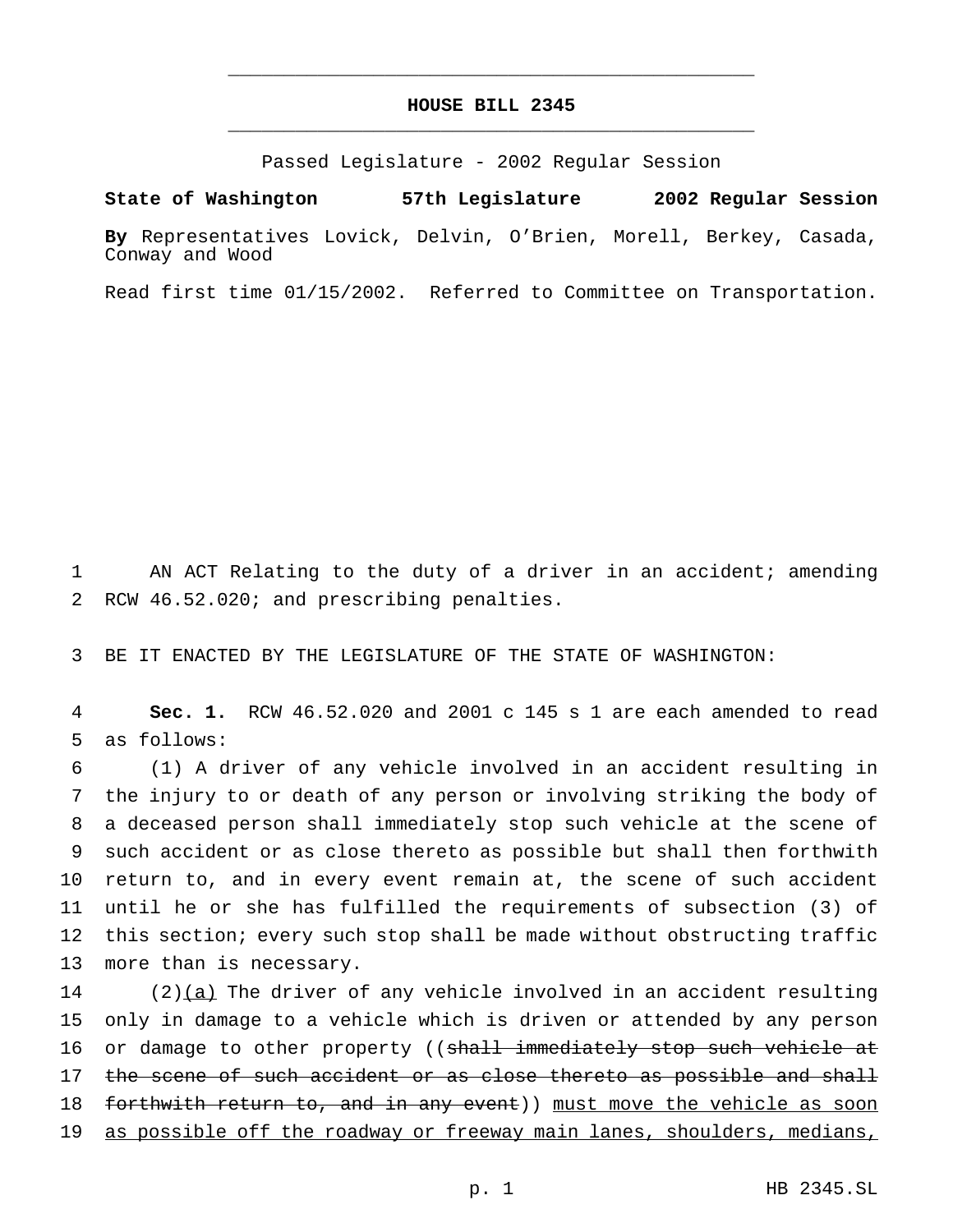1 and adjacent areas to a location on an exit ramp shoulder, the frontage road, the nearest suitable cross street, or other suitable location. 3 The driver shall remain  $at((\tau))$  the ((scene of such accident)) suitable location until he or she has fulfilled the requirements of subsection 5 (3) of this section( $\left(i - \text{every such stop shall be made without}\right)$ 6 obstructing traffic more than is necessary)). Moving the vehicle in no 7 way affects fault for an accident.

 (b) A law enforcement officer or representative of the department 9 of transportation may cause a motor vehicle, cargo, or debris to be 10 moved from the roadway; and neither the department of transportation 11 representative, nor anyone acting under the direction of the officer or 12 the department of transportation representative is liable for damage to 13 the motor vehicle, cargo, or debris caused by reasonable efforts of removal.

 (3) Unless otherwise provided in subsection (7) of this section the driver of any vehicle involved in an accident resulting in injury to or death of any person, or involving striking the body of a deceased person, or resulting in damage to any vehicle which is driven or attended by any person or damage to other property shall give his or her name, address, insurance company, insurance policy number, and vehicle license number and shall exhibit his or her vehicle driver's license to any person struck or injured or the driver or any occupant of, or any person attending, any such vehicle collided with and shall render to any person injured in such accident reasonable assistance, including the carrying or the making of arrangements for the carrying of such person to a physician or hospital for medical treatment if it is apparent that such treatment is necessary or if such carrying is requested by the injured person or on his or her behalf. Under no circumstances shall the rendering of assistance or other compliance with the provisions of this subsection be evidence of the liability of any driver for such accident.

 (4)(a) Any driver covered by the provisions of subsection (1) of this section failing to stop or comply with any of the requirements of subsection (3) of this section in the case of an accident resulting in death is guilty of a class B felony and, upon conviction, is punishable according to chapter 9A.20 RCW.

 (b) Any driver covered by the provisions of subsection (1) of this section failing to stop or comply with any of the requirements of subsection (3) of this section in the case of an accident resulting in